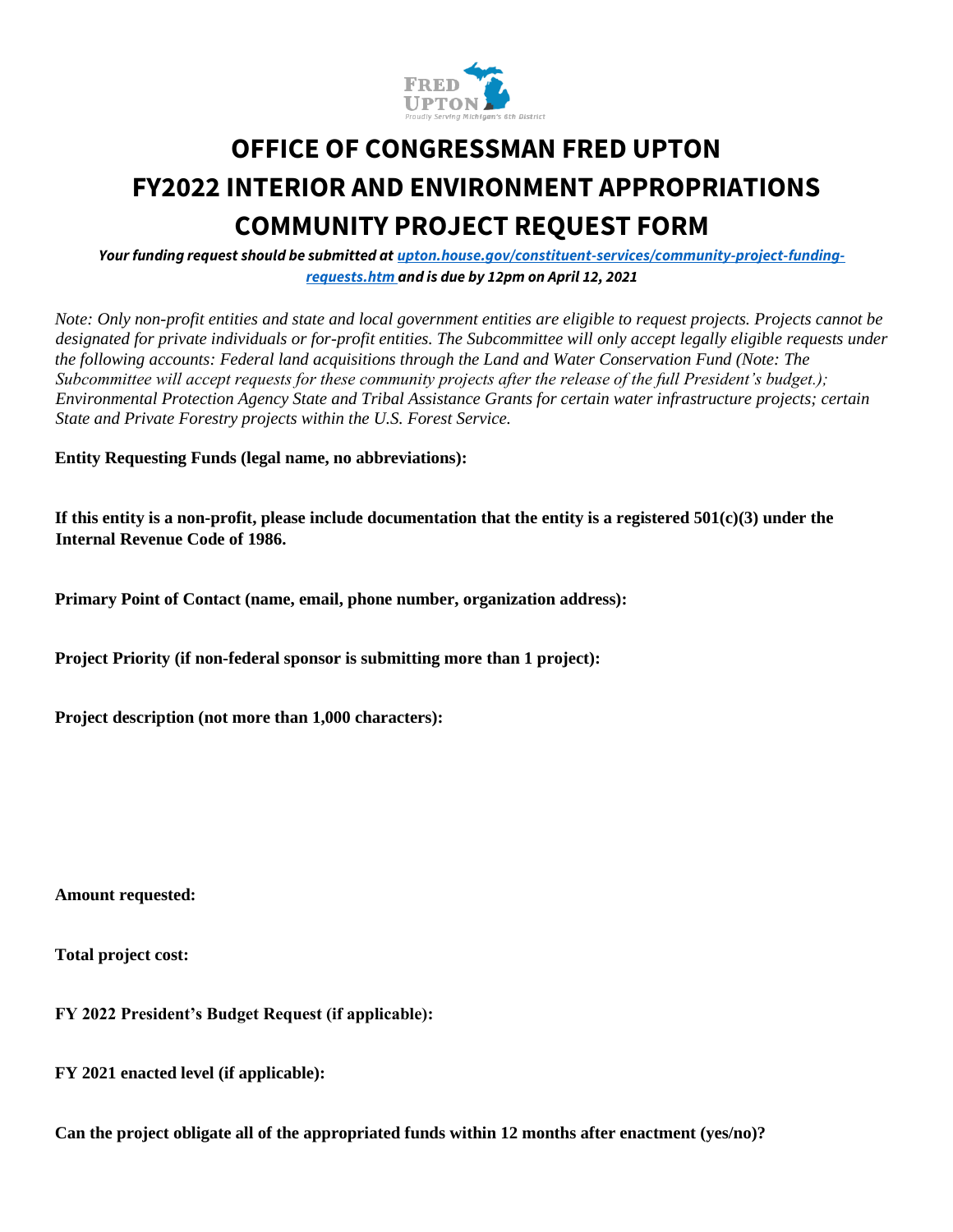**Estimated start and completion dates for the project:** 

**Include a budget describing in detail how the requested federal funding will be used by the grantee.** 

**Include an explanation of why the project is a good use of taxpayer funds.** 

**Include evidence of community support (examples: letters of support from local governments; press articles highlighting the need for funds; support from newspaper editorial boards; evidence the project is listed on State intended use plans, community development plans, or other publicly available planning documents; resolutions passed by city councils or boards):** 

**Has this request been submitted to another Member, if yes, which Member(s) and who is the staff point-of-contact?** 

For Land and Water Conservation Fund project for BLM/FWS/NPS/USFS:

**Is the requested project on either the president's proposed or supplemental LWCF project list submitted by the agency?** 

For Environmental Protection Agency, State and Tribal Assistance Grants, Clean Water/Drinking Water infrastructure projects:

**Please indicate whether this is a Clean Water SRF project or a Drinking Water SRF project.** 

**Does the project have (or expects to have within 12 months) its 20 percent matching fund requirement?** 

*2183 Rayburn House Office Building Washington DC, 20515 | 202.225.3761 | upton.house.gov*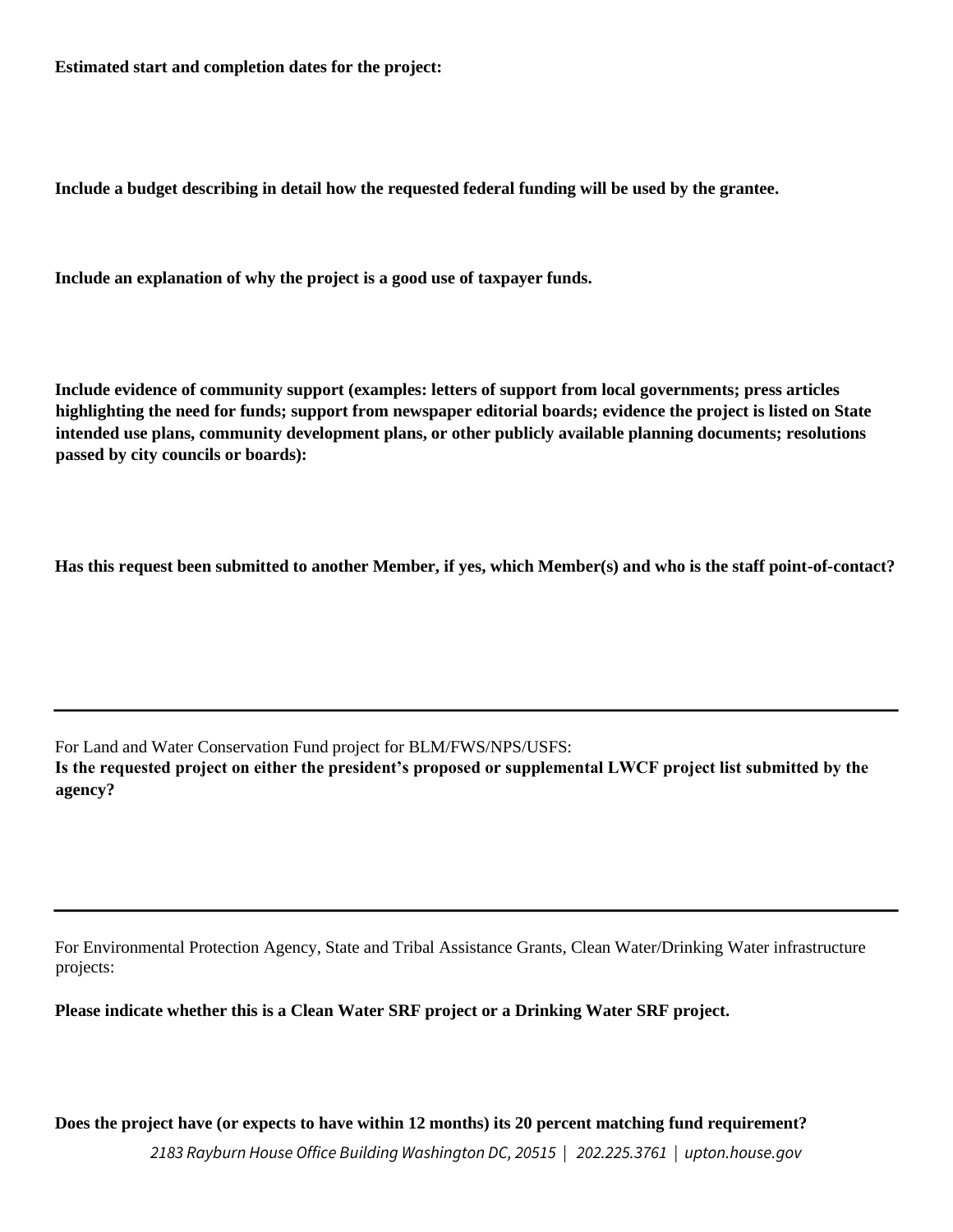**Is the project on your state's most recently finalized Clean Water/Drinking Water State Revolving Fund Intended Use Plan? Please provide documentation or link to online list.** 

**Has the project received federal funds previously? If so, please describe amounts, sources, and fiscal years.** 

For Forest Service, State and Private Forestry projects:

**Has the project received federal funds previously? If so, please describe amounts, sources, and fiscal years.** 

**Is the project ranked in a priority setting system/list? If so, please provide list name and rank.** 

**(If landscape scale restoration) Does this project meet the eligibility requirements of the Landscape Scale Restoration program as listed in the instructions on the Forest Service website?** 

**(If landscape scale restoration) How does this project meet the goals of the State Forest Action Plan(s)?** 

**(If Forest Health Management) Is this project treating a specific insect, disease, or invasive plant infestation listed in the FY21 Forest Service Budget Justification?** 

**(If Cooperative Fire Assistance) If a State project, how does this project meet the goals of the State Forest Action Plan? If a local project, how does this project support community mitigation efforts?** 

**(If Forest Stewardship) How does this project meet the goals of the State Forest Action Plan?**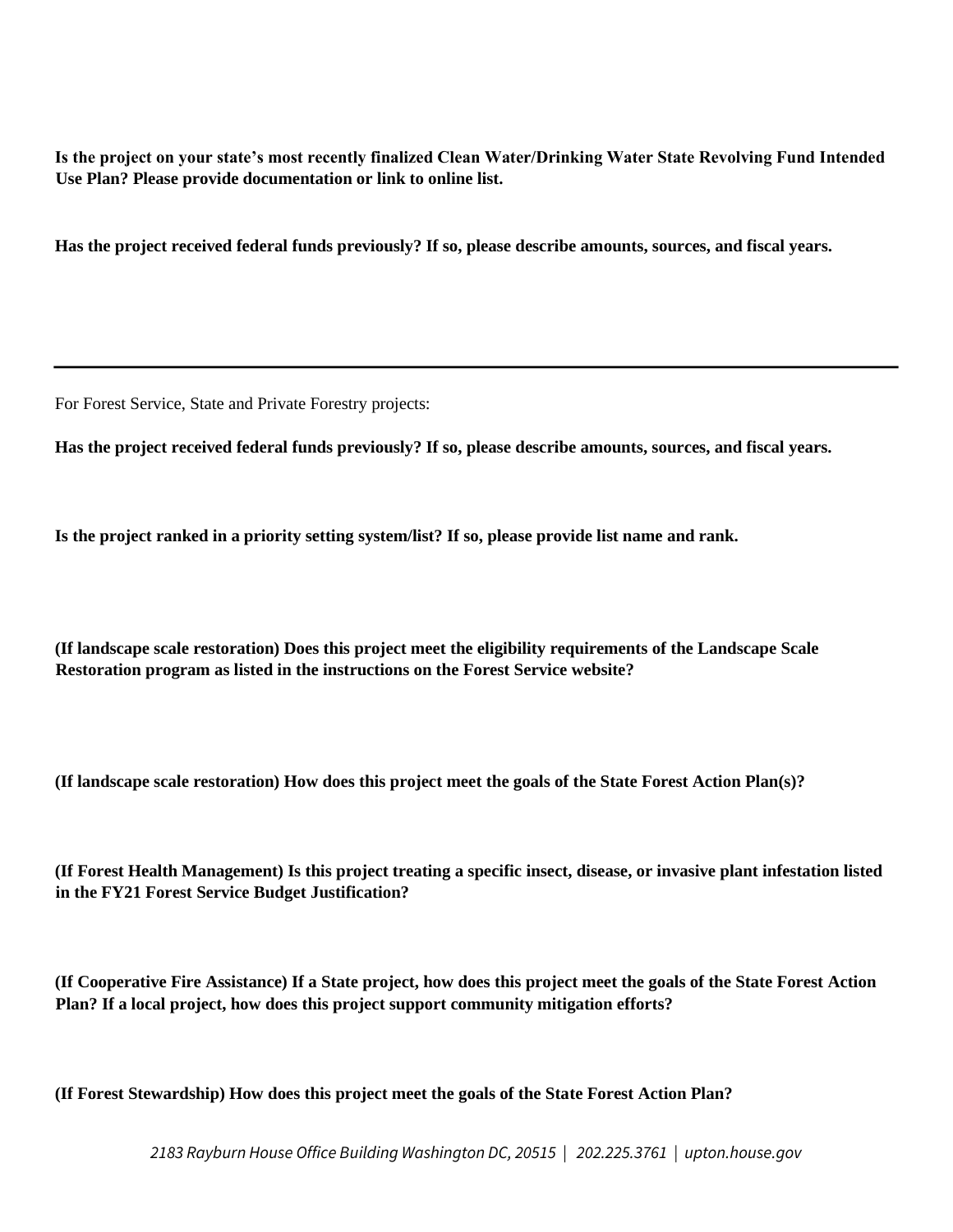**(If Urban and Community Forestry) How does the project meet the goals outlined in the 2016-2026 Urban Forestry Action plan?** 

**(If Urban and Community Forestry) Further, how does this project "Conserve working forest landscapes, protect forests from harm, and enhance benefits associated with trees and forests"?** 

**(If Urban and Community Forestry) Does the project meet at least the 50-50 match requirement?** 

## DEPARTMENT OF THE INTERIOR

#### Land Acquisition Through the Land and Water Conservation Fund

Federal acquisition of lands and water and interests therein must be for the purpose of land and habitat conservation and the encouragement of outdoor recreation, as established by the Land and Water Conservation Fund (LWCF) Act of 1965. Land acquisition project requests funded from the LWCF should be requested through the agency that would manage the land being acquired. The four land management agencies are: within the Department of the Interior, (1) the Bureau of Land Management, (2) the Fish and Wildlife Service, (3) the National Park Service; and within the Department of Agriculture, (4) the Forest Service.

Third party organizations (i.e. The Nature Conservancy, Trust for Public Land, etc.) frequently participate in the federal acquisition process by coordinating the negotiation and purchase of tracts. If the project you are requesting involves a third-party organization, please be mindful that funding for a land acquisition project goes to the agency that will manage the land. The Great American Outdoors Act of (Public Law 116-152) and the Consolidated Appropriations Act, 2021 (Public Law 116-260) mandates that the president submit, along with the upcoming fiscal year's budget request, proposed and supplemental project lists. The Committee will look favorably upon requests for projects that appear in either of these lists. When submitting your request, please indicate whether the project is on these lists.

#### ENVIRONMENTAL PROTECTION AGENCY

# State and Tribal Assistance Grants (STAG)

The vast majority of requests made to the Interior Subcommittee are for STAG infrastructure grants. These grants fund local wastewater and drinking water infrastructure projects. This includes construction of and modifications to municipal sewage treatment plants and drinking water treatment plants. Similar to past practice, the Committee will be limiting STAG infrastructure grants only to projects that are publicly-owned or owned by a non-profit entity and that are otherwise eligible for the funding from that state's Clean Water or Drinking Water State Revolving Funds (SRF) loan programs. Privately-owned projects are NOT eligible for infrastructure grants, even if they are otherwise eligible for assistance under

*2183 Rayburn House Office Building Washington DC, 20515 | 202.225.3761 | upton.house.gov*